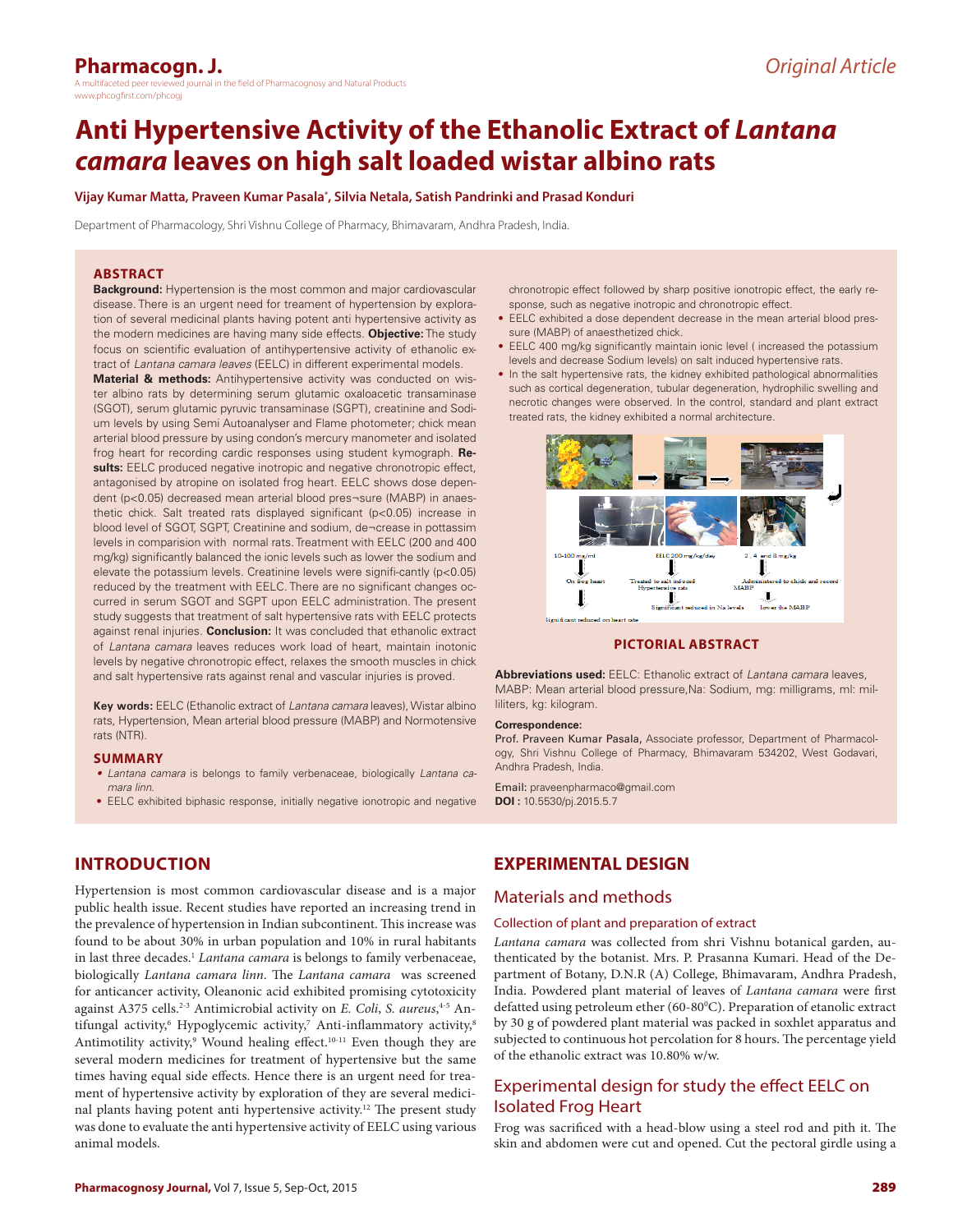bone cutter and remove pericardium. Syme's cannula, connected to the reservoir of frog Ringers solution and immediately into the Sinus venous of the heart through posterior vena cava. Cut the connecting blood vessels and take out the heart from the animal and mounted on a stand. Covered the heart with a thin layer of cotton wool to prevent drying. Wet the heart frequently with the physiological solution to prevent drying, connect the heart to the Starling lever, which in turn is connected to the smoked drum for recording the responses of the heart. The level of frog Ringers solution in the Syme's cannula was maintained by a fixing a glass tube into the cork fixing to the reservoir (Marriotte's bottle) tightly. The heart was allowed to stabilize and when the heart rate and cardiac output were taken, the recordings were made on slow rotating drum kymograph paper. The extract was dissolved in Frog ringer's solution to obtain appropriate concentrations of 1, 2, 4, 8 and 10 mg/ml and studied heart rate (HR), Cardiac output (CO) and force of contraction presence of Atropine.<sup>13</sup>

# Experimental design for the hypotensive activity of EELC on anaesthetized chick model

Chick of either sex weighing between (0.5-1.5 kg) were anaesthetize with Phenobarbital sodium (60-90 mg/kg) given intramuscularly. Rat and chick are the only species of experimental animals which require such a heavy dose of Phenobarbital sodium. When corneal reflexes are lost, shift the animal to an operation table. Secure the neck and the limbs properly to the nails using a twine. Then animal may be kept warm with heat from an electric bulb, expose the trachea with a vertical cut on the neck and retract the muscles around the trachea with vertical teasing of the muscles using the iris-dissecting forceps. Cannulate the trachea with a polythene cannula to put the chick on artificial ventilation if required.13 The tracheal secretions which normally cause respiratory embarrassment, particularly in older animals, cleared by sucking out using a 2 ml syringe with a hypodermic needle whose level is cut and a polythene cannula sleeved over it. Cannulate the right external ischiadic vein with a polythene cannula, for the administration of the agonists and plant extract. Carefully free the ischiadic artery (IA), located much deeper below to the side position (above the femoral bone), from the adhering tissues carefully free the associated nerve and a fine blood vessel running parrel to IA. Pass two threads bellows the IA and make two loose loops around it. Tie off the distal loop at a site as close to the head as possible. Keeping the retracted forceps below the blood vessels often help in tying the distal loop sufficiently distal to the proximal loop. Apply a bulldog clip very close to the proximal clip. Introduce the arterial cannula carefully in IA. Heparin of 500 IU after dilution was administrated into the arterial cannula. Tie the proximal loop over the arterial cannula, which is connected to a Condon's mercury float manometer in which a positive pressure (normally 120 mmHg) is maintained. Release the clamp on the link tube slowly. Record the Mean arterial blood pressure (MABP) on a slow moving smoked paper, administration of the agonist the various concentration of EELC (2,4 and 8 mg) 20 minutes after the cannulating of the IA. If there any blood loss during the dissection, warm the normal saline or dextrin solution can be administered slowly through the venous cannula.

# Experimental design for the antihypertensive activity of EELC on salt induced hypertensive rats

Three months old male Wristar albino rats, weighting between 180 and 200 g were used. Animals were acclimate in the Animal House (Regd. No:439//PO/01/a/CPCSEA) at Shri Vishnu College of Pharmacy, Bhimavaram, and Andhra Pradesh, INDIA). Rats were fed with standard diet and water ad-libitum. Normotensive rats were randomly divided into five groups, and each group group consists six animals.14-15

• Group I, Normal control, received distilled water served as nor-

**Table 1: Preliminary Qualitative Phytochemical study of the** *Lantana camara* **plant extracts**

| Various extracts of Lantana camara               |                          |                      |                |                |  |  |
|--------------------------------------------------|--------------------------|----------------------|----------------|----------------|--|--|
| Type of extract $\rightarrow$<br><b>Test for</b> |                          | Pet ether Chloroform | <b>Ethanol</b> | <b>Aqueous</b> |  |  |
| Carbohydrate                                     |                          | $+$                  | $+$            | $+$            |  |  |
| <b>Alkaloids</b>                                 | $+$                      |                      | $+$            |                |  |  |
| Glycoside                                        | $\overline{\phantom{0}}$ | $+$                  | $+$            |                |  |  |
| Polypeptides                                     | $+$                      |                      | $+$            |                |  |  |
| <b>Saponins</b>                                  |                          | $+$                  | $+$            | $+$            |  |  |
| <b>Tannins</b>                                   | $+$                      | $+$                  | $+$            |                |  |  |
| <b>Fats and Oils</b>                             |                          |                      |                |                |  |  |
| <b>Flavonoids</b>                                | $\overline{\phantom{0}}$ | $^{+}$               | $+$            |                |  |  |
| <b>Terpenoids</b>                                | $+$                      | $+$                  |                |                |  |  |
| <b>Steroids</b>                                  | $+$                      | $+$                  | $+$            | $+$            |  |  |

Note: pet. Ether – petroleum ether, + - Present, - - Absent.

motensive rats.

- Group-II, Disease control, received 18% NaCl (10 ml/kg/day), served as salt hypertensive rats (SHR).
- Group III, Received 18% NaCl (10 ml/kg/day) + Spironolactone (0.71 mg/kg).
- Group IV, Received 18% NaCl (10 ml/kg/day) + EELC 200 (mg/ kg/day).
- Group V, Received 18% NaCl (10 ml/kg/day) + EELC 400 (mg/ kg/day).

This experimental protocol follows up to 28 days. On 0, 7, 14, 21 and 28 days to estimate Creatinine, Serum glutamic oxaloacetic transaminase (SGOT) Serum glutamic pyruvic transaminase. (SGPT), Sodium and Potassium levels. At the end of this experimental period, all the animals were sacrificed and isolate the kidneys and trimmed of any fatty tissue and stored in 10% neutral phosphate buffered formalin solution for histological studies.<sup>16</sup>

# Histological studies of kidney in different groups of rats

Histopathology examination of renal slices from different groups of rats were examined.

## **RESULT**

# Preliminary Qualitative Phytochemical studies of the plant extracts

Preliminary phytochemical investigation reports the presence of various phytoconstiuents and are summarized in Table 1. Major constituents are Glycosides, Saponins, Tannins, Flavonoids, Terpenoids and Steroids.

#### Effect of EELC on isolated frog heart

Table 2, Figure 1a,1b, 2a and 2b shown that the EELC extract produced dose dependent negative inotropic and negative chronotropic effect on isolated frogs heart. The observed responses antagonized by atropine.

### Effect of EELC on mean arterial blood pressure using anaesthetized chick

Table 3, Figure 3a, 3b Shown that the extract produced significantly (P< 0.05) reduced mean arterial blood pressure on anaesthetized chick in a dose dependent manner.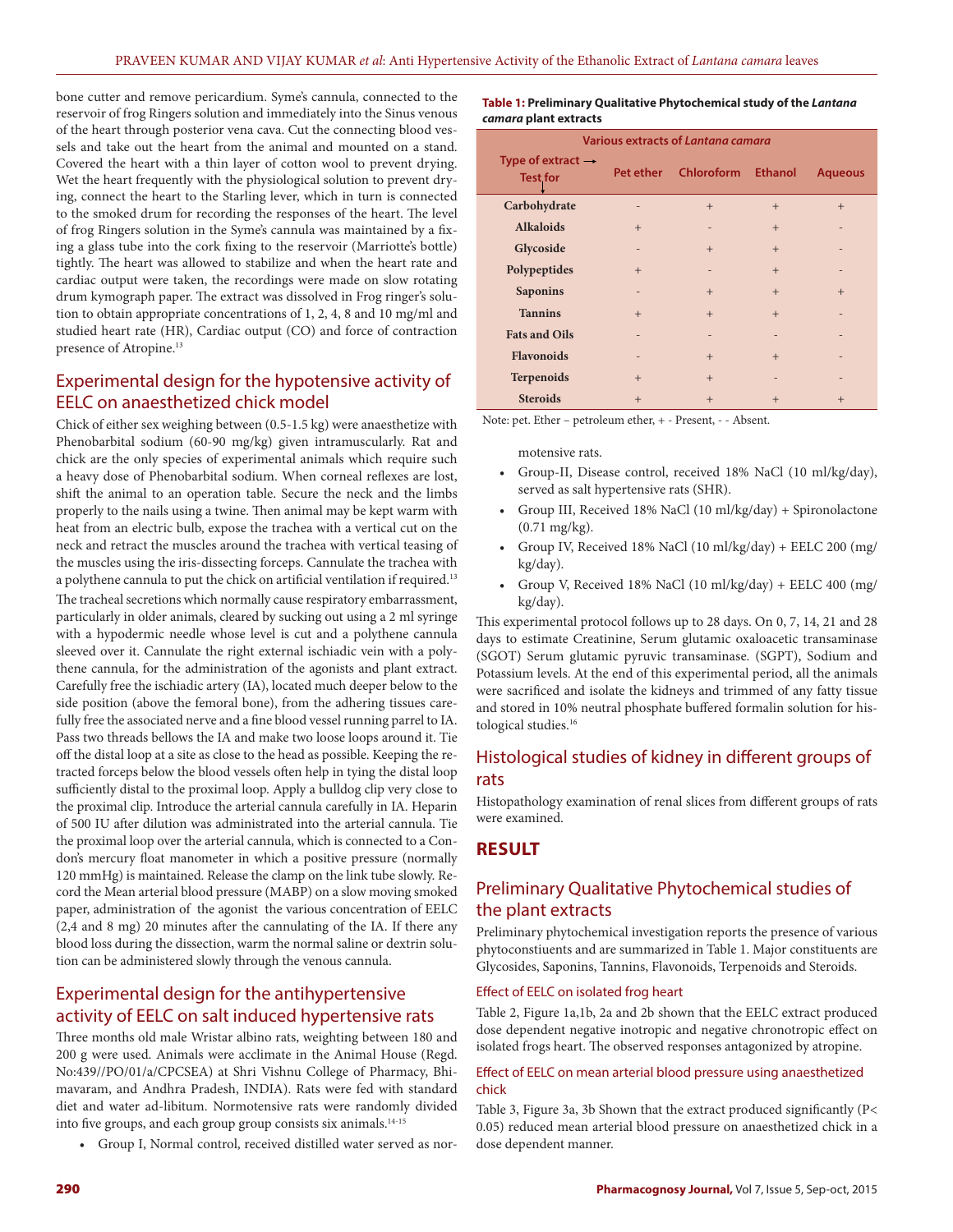#### **Table 2: Effect of EELC on heart rate presence of Atropine (150 µg/ml) using isolated frogs heart**

|                | Heart rate (beats/min) |                               | <b>Force of contraction</b> |                             |  |
|----------------|------------------------|-------------------------------|-----------------------------|-----------------------------|--|
| EELC (mg)      | <b>EELC</b>            | $EELC + ATP$<br>$(150 \mu g)$ | <b>EELC</b>                 | EELC + ATP<br>$(150 \mu g)$ |  |
| <b>Normal</b>  | 85                     | 100                           | 7.5                         | 7.5                         |  |
| $\mathbf{I}$   | 69                     | 80                            | 7                           | 7.6                         |  |
| $\overline{2}$ | 68                     | 76                            | 6.5                         | 7.9                         |  |
| $\overline{4}$ | 63                     | 73                            | 6.1                         | 8.3                         |  |
| 8              | 60                     | 68                            | 5.1                         | 8.9                         |  |
| 10             | 56                     | 69                            | 1.3                         | 8.5                         |  |



**Figure 1:** Effect of EELC on isolated frog heart





#### **Table 3: Effect of EELC on mean arterial blood pressure using anaesthetized chick**

| z                       | Drug (Con.)              | MABP (mm of Hg) |
|-------------------------|--------------------------|-----------------|
| $\mathbf{1}$            | Normal                   | 88              |
| $\overline{2}$          | Adrenaline $(50 \mu g)$  | 132             |
| 3                       | Adrenaline $(100 \mu g)$ | 159             |
| $\overline{\mathbf{4}}$ | EELC(1 mg)               | 74              |
| 5                       | EELC(2mg)                | 66              |
| 6                       | EELC(3 mg)               | 59              |



**Figure 2:** Effects of EELC on force of contraction in the presence of Atropine on isolated frog heart.



### Effects of EELC on SGOT and SGPT on salt induced hypertensive rats Table 4, Figure 4a, 4b Salt loaded rats showed a significant \*\*(P<0.05) increase in blood levels of SGOT and SGPT, as compared to NTR. *EELC* (200 and 400 mg/kg/day) less significantly to reduced the rise of concen-

Table 5, Figure 5a shows Salt loaded rats displayed a significant \*\*(P < 0.05) increase in blood levels of Creatinine, as compared to NTR. EELC (200 and 400 mg/kg/day) less significant reduced the rise of concentrations of creatinine. Similar results were observed in animals treated with

Effects of EELC on Creatinine levels on salt induced hypertensive rats

trations of SGOT and SGPT.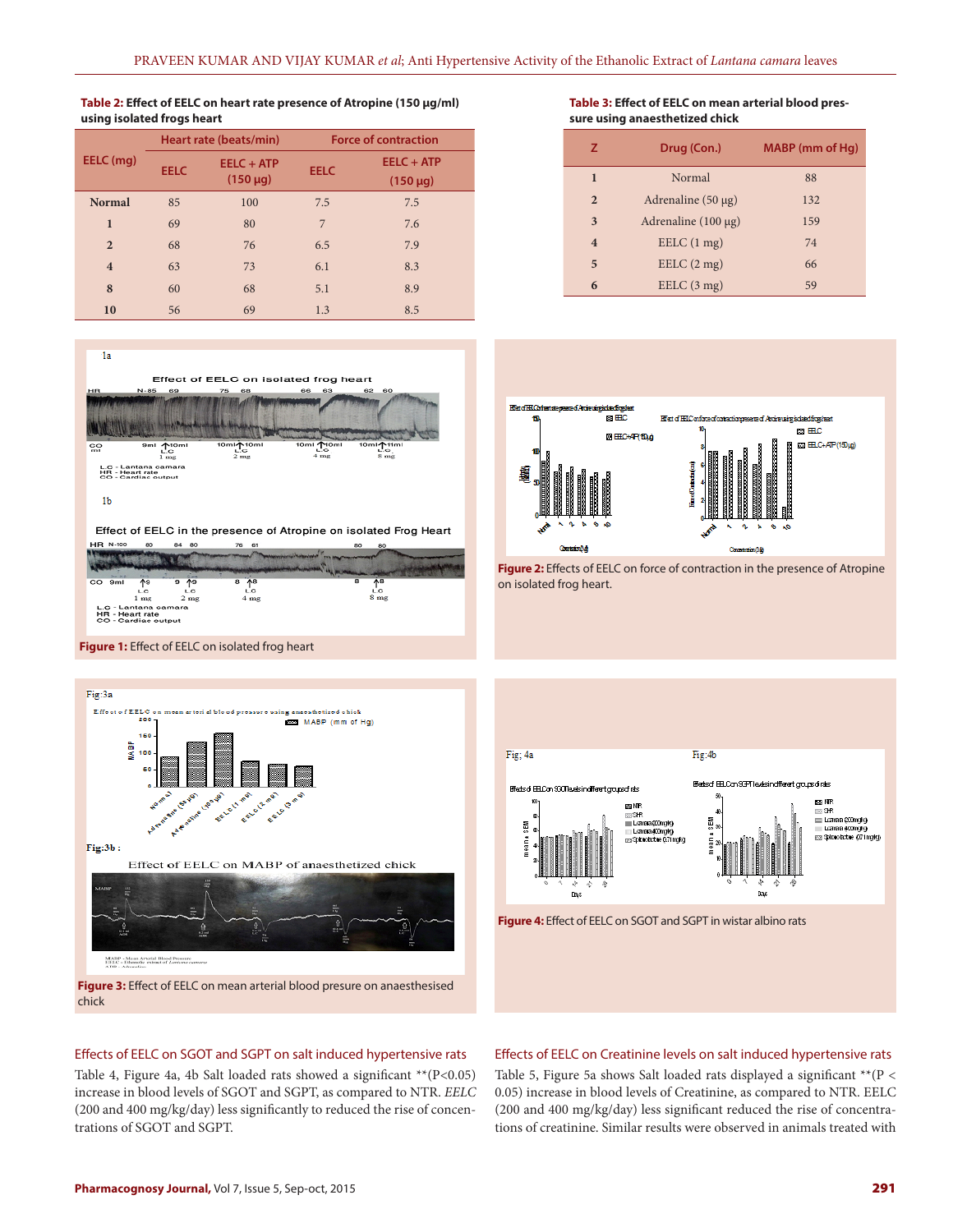| <b>Days</b>                                        | Group-I          | <b>Group-II</b>     | <b>Group-III</b> | <b>Group-IV</b>  | Group-V             |  |  |
|----------------------------------------------------|------------------|---------------------|------------------|------------------|---------------------|--|--|
| Serum glutamic oxaloacetic transaminase (SGOT) U/L |                  |                     |                  |                  |                     |  |  |
| $\overline{0}$                                     | $51.00+0.44$     | $51.20 + 0.58$      | $52.00+0.70$     | $51.20 + 0.58$   | $51.60 \pm 0.50$    |  |  |
| 7                                                  | 53.80±0.37       | $53.20 + 0.37$      | $53.80 \pm 0.66$ | $54.40+0.50$     | 53.80±0.37          |  |  |
| 14                                                 | $51.60 \pm 0.50$ | $60.40 \pm 0.50$    | $56.60 \pm 0.50$ | 58.20±0.37       | 57.60±0.50          |  |  |
| 21                                                 | $52.20 \pm 0.58$ | $68.60 \pm 1.02$    | $60.40 + 0.50$   | $60.60 + 0.74$   | 58.80±0.37          |  |  |
| 28                                                 | $52.20 \pm 0.66$ | $81.40 \pm 1.02**$  | $64.40 \pm 0.50$ | $61.80 \pm 0.58$ | $60.00 \pm 0.31$ ** |  |  |
| Serum glutamic pyruvic transaminase (SGPT) U/L     |                  |                     |                  |                  |                     |  |  |
| $\Omega$                                           | 19.00±0.44       | $20.40 \pm 0.50$    | $20.00+0.70$     | $20.00 \pm 0.54$ | $20.40 \pm 0.50$    |  |  |
| $\overline{7}$                                     | $22.40+0.92$     | $24.60+0.50$        | $23.40 \pm 0.50$ | $23.60 \pm 0.50$ | $22.60 \pm 0.60$    |  |  |
| 14                                                 | $20.00 \pm 0.70$ | $29.60 \pm 0.50$    | $27.20 \pm 0.37$ | $26.00 \pm 0.70$ | $25.00 \pm 0.31$    |  |  |
| 21                                                 | $19.60 \pm 0.50$ | $36.40 \pm 0.92$    | $32.20 \pm 0.37$ | $28.40+0.50$     | $27.80 \pm 0.37$    |  |  |
| 28                                                 | $20.00+0.70$     | $44.40 \pm 1.12$ ** | $39.20 + 0.37$   | $33.00+0.54$     | $29.80 \pm 0.58$ ** |  |  |

**Table 4: Effects of EELC on SGOT and SGPT on salt induced hypertensive rats**

Values are expressed in MEAN  $\pm$  S.E.M of five animals. One way analysis of variance followed by Dunnetts multiple comparisions test ; "(P<0.05) significance between salt treated rats vs EELC (400 mg/kg).

#### **Table 5: Effects of EELC on Creatinine levels on salt induced hypertensive rats**

| <b>Days</b>      | Group-I       | Group-II                  | <b>Group-III</b> | <b>Group-IV</b> | Group-V                     |
|------------------|---------------|---------------------------|------------------|-----------------|-----------------------------|
| Creatinine mg/dl |               |                           |                  |                 |                             |
| $\Omega$         | $0.26 + 0.04$ | $0.30 + 0.04$             | $0.32 + 0.03$    | $0.32 + 0.03$   | $0.28 + 0.03$               |
| 7                | $0.28 + 0.03$ | $0.72 + 0.03$             | $0.54 + 0.050$   | $0.52 + 0.03$   | $0.48 + 0.03$               |
| 14               | $0.32 + 0.03$ | $1.14 + 0.05$             | $0.82 + 0.03$    | $0.86 + 0.04$   | $0.58 + 0.03$               |
| 21               | $0.34 + 0.04$ | $1.54 + 0.05$             | $1.08 + 0.03$    | $0.96 + 0.02$   | $0.70 + 0.04$               |
| 28               | $0.28 + 0.03$ | $2.20+0.07$ <sup>**</sup> | $1.44 + 0.02$    | $1.18 + 0.03$   | $0.98 + 0.03$ <sup>**</sup> |

Values are expressed in MEAN  $\pm$  S.E.M of five animals. one way analysis of variance followed by Dunnetts multiple comparisions test ; "(p<0.05) Significantly between salt treated rats and EELC (400 mg/kg).



Effects of EELC on Serum sodium levels in different groups of rats



**Figure 6:** Effect of EELC on Serum Sodium levels in wistar albino rats

and Spironolactone (0.71 mg/kg/day).

#### Effects of EELC on Serum Sodium levels in different groups of rats

Salt loaded rats displayed a significant \*\* (P<0.05) increase in serum levels of Sodium, as compared to NTR. EELC (200 and 400 mg/kg/day) significantly reduced the rise of concentrations of serum Sodium levels. As Similar to Spironolactone (0.71 mg/kg/day). The results were summarized in Table 6 and depicted in Figure 6.

#### Effects of EELC on Serum Potassium levels in diiferent groups of rats

Salt loaded rats displayed a significant  $*$  ( $P < 0.05$ ) decrease in serum levels of Potassium, as compared to NTR. EELC (400 mg/kg/day) significantly increased the concentrations of serum Potassium. The results were summarized in Table 7 and depicted in Figure 7.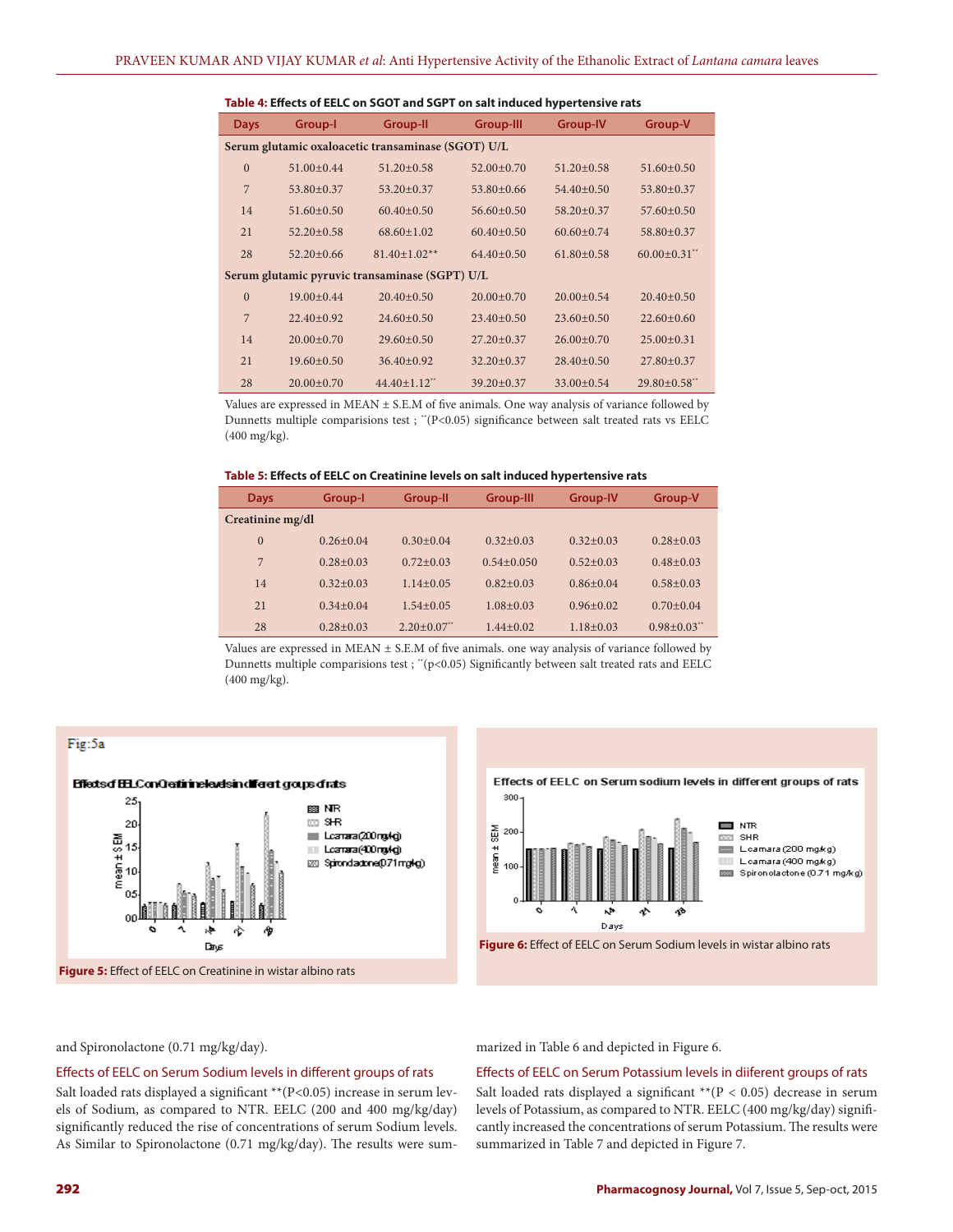#### **Table 6: Effects of EELC on Serum Sodium levels in different groups of rats**

| <b>Days</b>  | Group-I          | Group-II                      | <b>Group-III</b>  | <b>Group-IV</b> | Group-V         |
|--------------|------------------|-------------------------------|-------------------|-----------------|-----------------|
| Sodium mEq/L |                  |                               |                   |                 |                 |
| $\theta$     | $151.46 + 0.96$  | $152.12+0.94$                 | $151.80 \pm 1.01$ | $152.48 + 1.19$ | $152.80 + 0.89$ |
| 7            | $150.10 \pm 1.1$ | $168.06 \pm 1.10$             | $164.08 + 1.39$   | $166.72 + 1.42$ | $157.72 + 0.67$ |
| 14           | $151.78 + 1.10$  | $186.12 + 1.59$               | $176.84 + 0.83$   | $171.40 + 0.81$ | $162.22+0.83$   |
| 21           | $151.10+0.65$    | $207.28 + 2.34$               | $188.28 + 0.74$   | $183.28 + 1.54$ | $167.08 + 0.92$ |
| 28           | $153.42 + 1.59$  | $238.88 + 1.41$ <sup>**</sup> | $211.20 \pm 1.02$ | $199.12 + 0.98$ | $171.66 + 0.53$ |

Values are expressed in MEAN  $\pm$  S.E.M of five animals. One way analysis of variance followed by Dunnett's multiple comparisions test ; " $(p<0.05)$  significance between salt treated rats vs EELC (400 mg/kg).

#### **Table 7: Effects of EELC on Serum Potassium levels in diiferent groups of rats**

| <b>Days</b>     | Group-I       | Group-II                    | <b>Group-III</b> | <b>Group-IV</b> | Group-V       |
|-----------------|---------------|-----------------------------|------------------|-----------------|---------------|
| Potassium mEg/L |               |                             |                  |                 |               |
| $\Omega$        | $6.18+0.22$   | $5.92 + 0.08$               | $5.96 + 0.16$    | $5.88 + 0.08$   | $6.10+0.08$   |
| 7               | $6.22+0.10$   | $5.98 + 0.06$               | $5.62 + 0.12$    | $5.94 + 0.05$   | $5.74 + 0.08$ |
| 14              | $6.20+0.07$   | $5.86 + 0.08$               | $5.54+0.16$      | $5.96 + 0.17$   | $5.62+0.13$   |
| 21              | $6.14+0.14$   | $5.10+0.08$                 | $5.58 + 0.18$    | $6.28 + 0.16$   | $6.24 + 0.15$ |
| 28              | $6.28 + 0.29$ | $4.54 + 0.09$ <sup>**</sup> | $5.52 + 0.25$    | $6.56 + 0.18$   | $6.20 + 0.07$ |

Values are expressed in MEAN ± S.E.M of five animals. one way analysis of variance followed by Dunnetts' multiple comparisions test ; "(p<0.05) significance between salt treated rats vs EELC (400 mg/kg).





### Histological studies of different groups of rats kidney

Histopathology examination of renal slices from different groups of rats were examined. Less cortical tubular degeneration observed with treatment of EELC (400 mg/kg). In the salt hypertensive rats, the kidney exhibited pathological abnormalities such as cortical degeneration, tubular degeneration, hydrophilic swelling and necrotic changes were observed. (Figure 8).

### **DISCUSSION**

EELC exhibited biphasic response, initially negative ionotropic and negative chronotropic effect followed by sharp positive ionotropic effect, the early response, such as negative inotropic and chronotropic effect are antagonized by atropine. Hence these response are mediating through muscaranic receptors. Few reported are suggested the cholinomimetic drugs are reduces workload of heart, hence these agents are benefit in the treat-

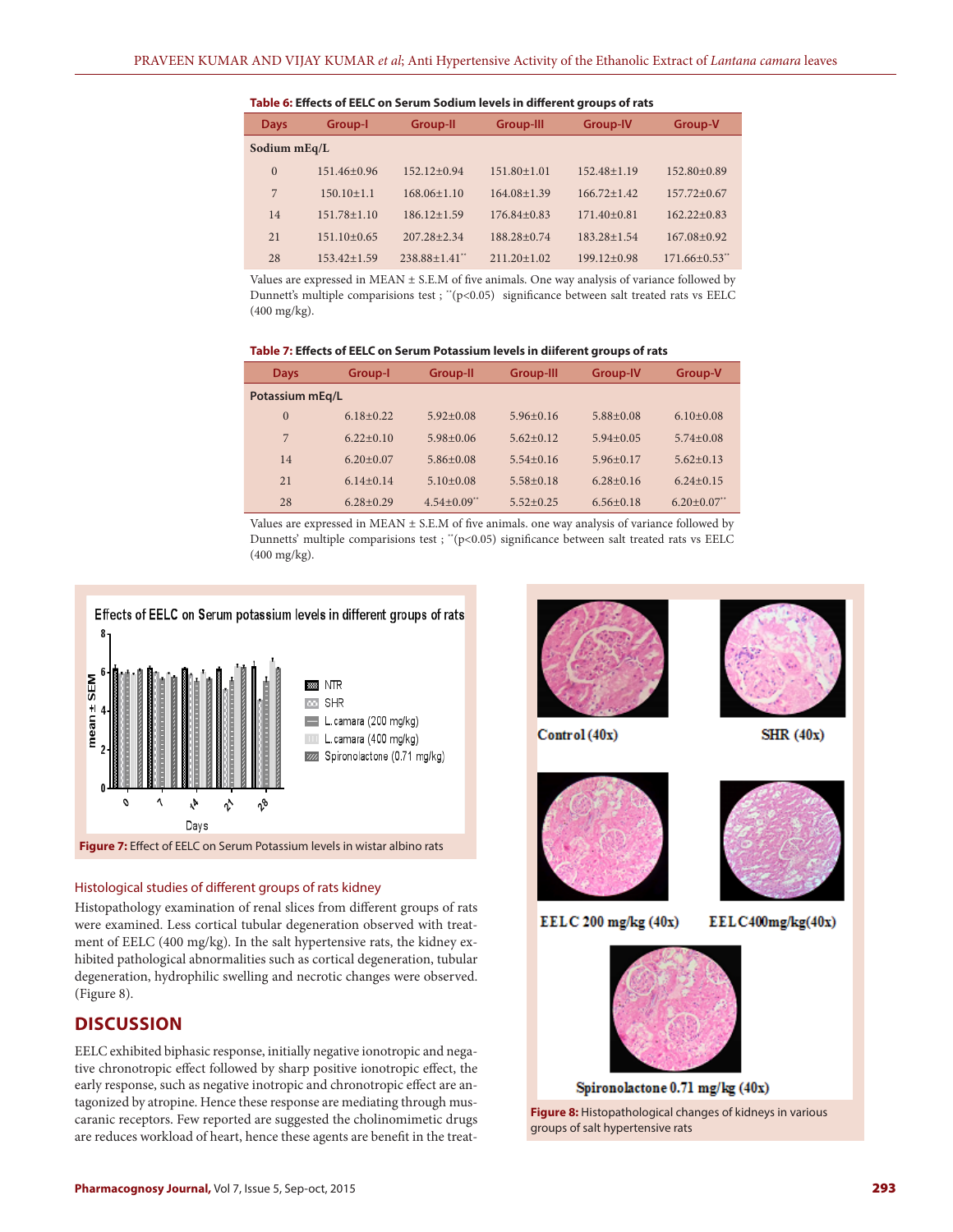ment of cardio vascular complication. such as hypertension.<sup>17</sup> This result might represent evidance for the antihypertensive activity of EELC (Table 2, Figure 1a, 1b, 2a & 2b) EELC exhibited a dose dependent decrease in the mean arterial blood pressure (MABP) of anaesthetized chick (Table 3, Figure 3a & 3b). It is interesting to note that have similarly reported that the effectiveness of extracts of Tribulus terrestris in inhibiting ACE activity.18 However other mechanisms including a vasodilator effect mediating via a direct effect on the arterial smooth muscle or interfering with other neuroeffective mechanism such as adrenergic system could not be ruled out.19 Some scientific studies are reported that the saponins contribute to vasorelaxant effect.<sup>20</sup> In this study, hypertension was induced by administering 18% NaCl to normal rats. It is worth noticing that they also urinated consequently. This diuretic behaviour accounts for an obvious homoeostatic need of their organism frequently associated with increase in oxidative stress and hardening of blood vessels.<sup>13,21</sup> High salt intake induced increase of plasma SGOT.22 Concomitant administration of NaCl 18% with extract (200 and 400 mg/ kg/day) permitted to reduce less significantly the increase of SGOT and SGPT in hypertensive rats. This result suggests that plant extract might partially protect various tissues, including hepatic tissues, from high salt-induced injuries.21-23 As *Lantana camara* extract prevented that hypercreatinemia, it might prevent any eventual disruption of glomerular filtration. Electrolyte imbalance and alteration in reninangiotensin system plays a key role in the pathogenesis of hypertension.<sup>24</sup> Numerous epidemiological and intervention studies have demonstrated a positive correlation between sodium intake and elevated blood pressure.<sup>21</sup> Dietary intake of K, Ca and Mg has been reported to lower blood pressure. Kidney plays a central role in the regulation of the balance of body salt and water, and disordered regulation of renal functions is responsible for the altered balance of hypertension.<sup>25</sup> Dietary supplementation of KCl significantly increased GFR in hypertensive rats. The increase in GFR in hypertensive rats treated with potassium may relate to the increase in NO production.24 *EELC* 400 mg/kg significantly increased the potassium levels on salt induced hypertensive rats. This result suggest that the plant extract might have the effect on potassium levels. In the salt hypertensive rats, the kidney exhibited pathological abnormalities such as cortical degeneration, tubular degeneration, hydrophilic swelling and necrotic changes were observed. In the control, standard and plant extract treated rats, the kidney exhibited a normal architecture. These results suggests that the plant extract might represent support for the antihypertensive activity. EELC having high amount of alkaloids, glycosides, polypeptides, saponins and terpinoids. so this plant having the anti hypertensive property.26

### **CONCLUSION**

The Ethanolic extract of *Lantana camara* leaves shown hypotensive properties in the anaesthetized chick, which might be involved in smooth muscle relaxation. The present study suggests that treatment of salt hypertensive rats with ethanolic extract of *Lantana camara* leaves protects against renal and vascular injuries, possibly through the antioxidant activity and maintaining the normal ionic composition. It was concluded that ethanolic extract of *Lantana camara* leaves reduce work load of heart, and maintain ionic levels by negative chronotropic effect.

These results suggests that the plant extract support for the antihypertensive activity. However, long-term, randomized controlled trials are needed to evaluate the antihypertensive activity.

### **ACKNOWLEDGEMENT**

We are thanks to management of shri Vishnu college of Pharmacy for providing facilities to conduct this study

### **CONFLICTS OF INTEREST**

We declare that we have no conflict of interest.

#### **REFERENCES**

- 1. Scott Gilbert MD. Pathophysiology of Hypertension. Tufts University School of Medicine 2014; 10(6): 364-76. ocw. tufts. edu/data/33/498002
- 2. Pour BM, Latha LY, Sasidharan S. Cytotoxicity and oral acute toxicity studies of *Lantana camara* leaf extract. Molecules 2011; 16(5): 3663-74.
- 3. Ghosh S, Das Sarma M. Anti-inflammatory and anticancer activity of *Lantana camara Linn*. Journal of pharmacy and pharmacology 2010; 62(9): 1158-66.
- 4. Ganjewala D, Sam S, Khan KH. Biochemical compositions and antibacterial activities of *Lantana camara* plants with yellow, lavender, red and white flowers. Eur Asia J Bio Sci. 2009; 3(10): 69-77.
- 5. Barreto FS, Sousa EO, Campos AR, Costa JGM, Rodrigues FFG. Antibacterial activity of *Lantana camara Linn*. African Journal of Biotechnology 2010; 2(1): 42-4.
- 6. Srivastava D, Singh P. Antifungal potential of two common weeds against plant pathogenic fungi-*Alternariasps*. Asian Journal of Experimental Biological Sciences 2011; 2(3): 525-8.
- 7. Venkatachalam T, Kumar VK, Selvi PK, Maske AO, Anbarasan V, Kumar PS. Antidiabetic activity of *Lantana camara* Linn fruits in normal and streptozotocin-induced diabetic rats. Journal of Pharmacy Research 2011; 4(5): 1550-2.
- 8. Gidwani BK, Bhargava S, Rao SP, Majoomdar A, Pawar DP, Alaspure RN. Analgesic, anti-inflammatory and antihemorrhoidal activity of aqueous extract of *Lantana Camara* Linn. Research Journal of Pharmacy and Technology 2009; 2(2): 378-81.
- 9. Sagar L, Sehgal R, Ojha S. Evaluation of antimotility effect of *Lantana camara* L. BMC Complementary and Alternative Medicine 2005; 5(1): 18.
- 10. Nayak BS, Raju SS, Eversley M, Ramsubhag A. Evaluation of wound healing activity. BMC Complementary and Alternative Medicine 2009; 23(2): 241-5.
- 11. Abdulla MA, Hassandarvish P, Ali HM, Noor SM, Mahmoud FH, Ahmad Bashah NS. Acceleration of Wound Healing Potential by *Lantana camara* Leaf Extract in Experimental Rats. Research Journal of Medical Sciences 2009; 3(2): 75-9.
- 12. Kokate CK, Purohit AP, Gokhale SB. Pathway to screen phytochemical nature of natural drugs. Pharmacognosy 2007; 19(1): 607-11.
- 13. Badyal DK, Lata H, Dadhich AP. Animal models of Hypertension and effect of drugs. Indian Journal of pharmacology 2004; 35(6): 349-62.
- 14. Lilach OL. Animal models of hypertension: An overview. J Lab Clin Med. 2005; 146(3): 160–73.
- 15. Protais Marcellin Ohandja Edzah, Germain Sotoing Taïwe, Danielle Claude Bilanda, Esther Ngo Lemba Tom, Pierre Kamtchouing, Theophile Dimo. Antihypertensive activities of the aqueous extract of *Kalanchoe pinnata* in high salt-loaded rats. Journal of Ethnopharmacology 2014; 153(2): 400–7.
- 16. Cohuet G, Struijker-Boudier H. Mechanisms of target organ damage caused by hypertension. Pharmacology & therapeutics 2006; 111(1): 81–98.
- 17. Tripathi S, Rawat K, Swati D, Himani P. Potential of *Lantana camara* Linn. Weed against wood destroying fungi 2009; 135(3): 403-11.
- 18. Somanadhan B, Varughese G, Palpu P, Sreedharan R, Gudiksen L, *et al*. An ethnopharmacological survey for potential angiotensin converting enzyme inhibitors from Indian medicinal plants. Journal of Ethnopharmacology 1999; 65(2): 103–12.
- 19. Vadivel K, Thangabalan B, Rafi SK, Manohar Babu S. Cardiovascular effects of aqueous leaf extract of *Aristolochiabracteata* lam. On isolated perfused frog heart preparation 2013; 4(2): 93-8.
- 20. Cardoso Limal. Structural relationships and vasorelaxant activity of monoterpenes. DARU Journal of Pharmaceutical Sciences 1997; 20(1): 23.
- 21. Bayorh MA, Ganafa AA, Socci RR, Silvestrov N, Abukhalaf IK. The role of oxidative stress in salt-induced hypertension. American Journal of hypertension 2004; 17(1): 31–6.
- 22. Bopda MOS, Dimo T, Tonkep SI, Zapfack L, Zeufiet DD, Kamtchouing P. Cardio depression as a possible mechanism of the hypotensive effect in rats. African Journal of Biotechnology 2011; 10(72): 16393–401.
- 23. Ofem Ofem Effiong, Victor Nna Udo, Essien Nsima Monday. Reduction in Serum Bilirubin Concentration Following Administration of Crude Leaf Extract of *Viscum album* in High Salt Fed Rats. British Journal of Pharmaceutical Research. 2014; 4(3): 352-361.
- 24. Hawzheen Karem Othman, Almas, Mahmud MR. Effects of Potassium and Magnesium on Some Hemodynamic and Renal Function Related Parameters in 2k1c Hypertensive Rats. IOSR Journal of Pharmacy 2012; 2(6): 2250-3013.
- 25. Devarajan Bhagya, Lalitha Prema, Thankappan Rajamohan. Tender coconut water maintains the level of electrolytes and renin in fructose-fed hypertensive rats. Int J Biol Med Res. 2010; 1(3): 44-4.
- 26. Reddy NM. *Lantana Camara* Linn. Chemical Constituents and Medicinal Properties 2013; 2 (6): 445-8.